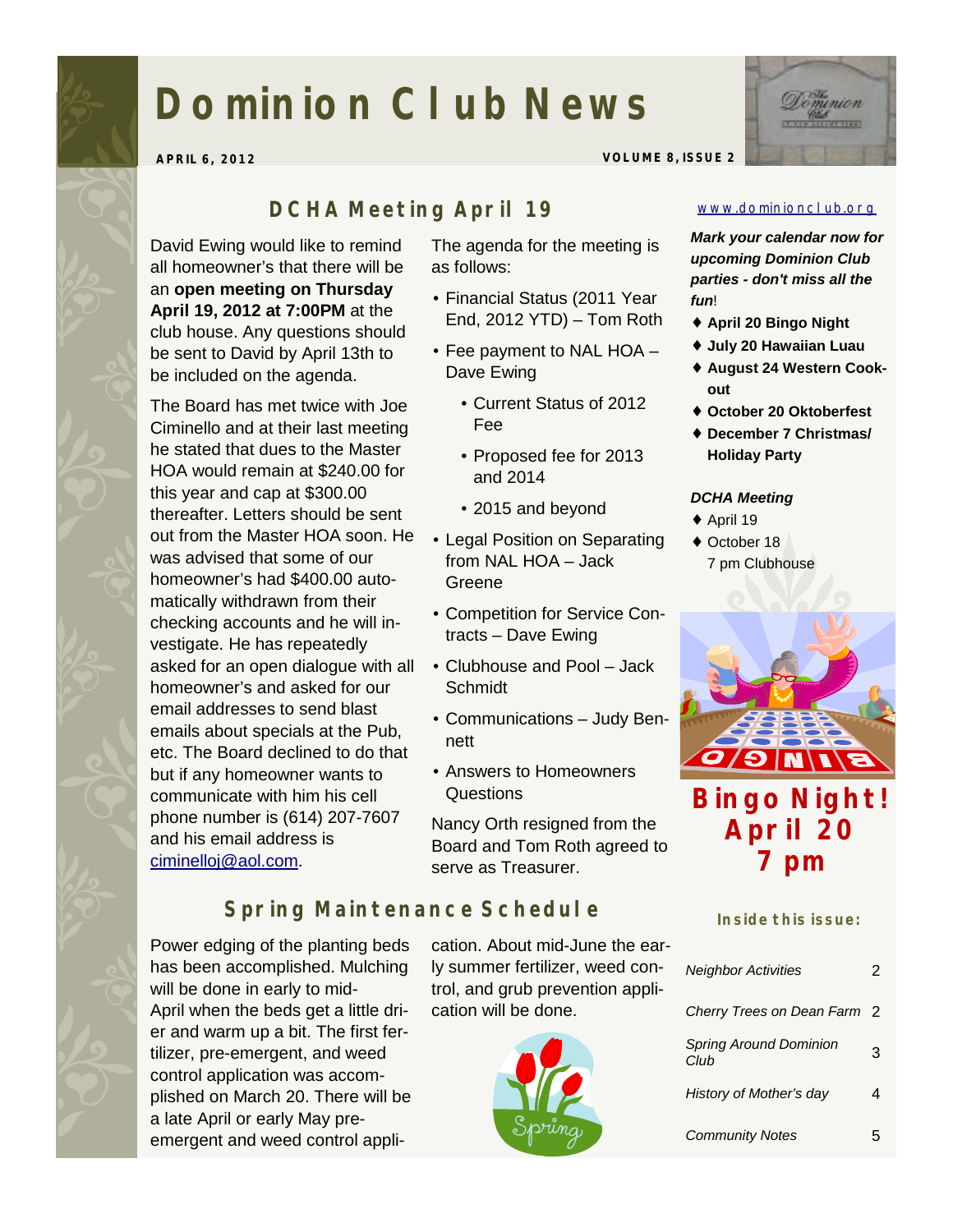

### *Neighbor Activities*

On Thursday, March 8, 2012 three couples from the Dominion Club met for lunch with Sue and Rick Stradley at "The Villages," a retirement community in Florida.

John & Donene Bradshaw were visiting another couple in The Villages and called to see if they could have lunch with Rick & Sue. Tom and Janet Roth were staying overnight with the Stradleys, so lunch sounded like a good idea. Ron and Sue Stauffer, who just purchased a home at The Villages,



also contacted Rick and Sue to say they were going to finish up their winter vacation by staying in their new home at The Villages.

We all met at one of the many Country Clubs and enjoyed a wonderful lunch and exchanged stories about our vacations and new homes.

—*Thanks to John Bradshaw* 

## *The Cherry Trees on Dean Farm Road*

*During this unusually warm spring, many trees have blossomed much earlier than in the past. Of particular note are the Cherry Trees that line both sides of Dean Farm Road, as you drive north from Central College Road. The trees have now turned green so you will have to wait until next spring, if you missed this spectacle.* 



*Photo by John Bradshaw*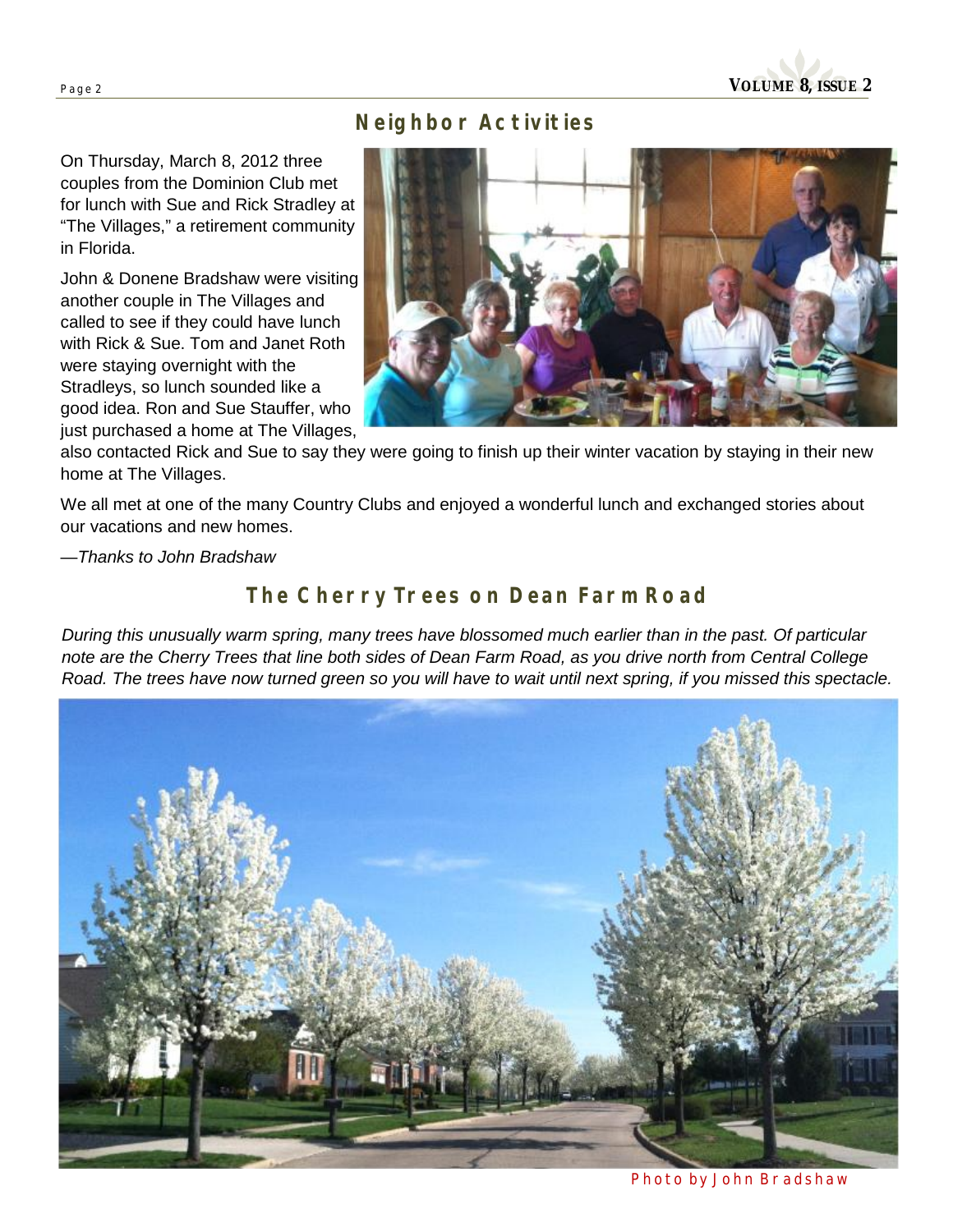## *More Spring Around the Dominion Club*



*Photos by Carol Jauchius*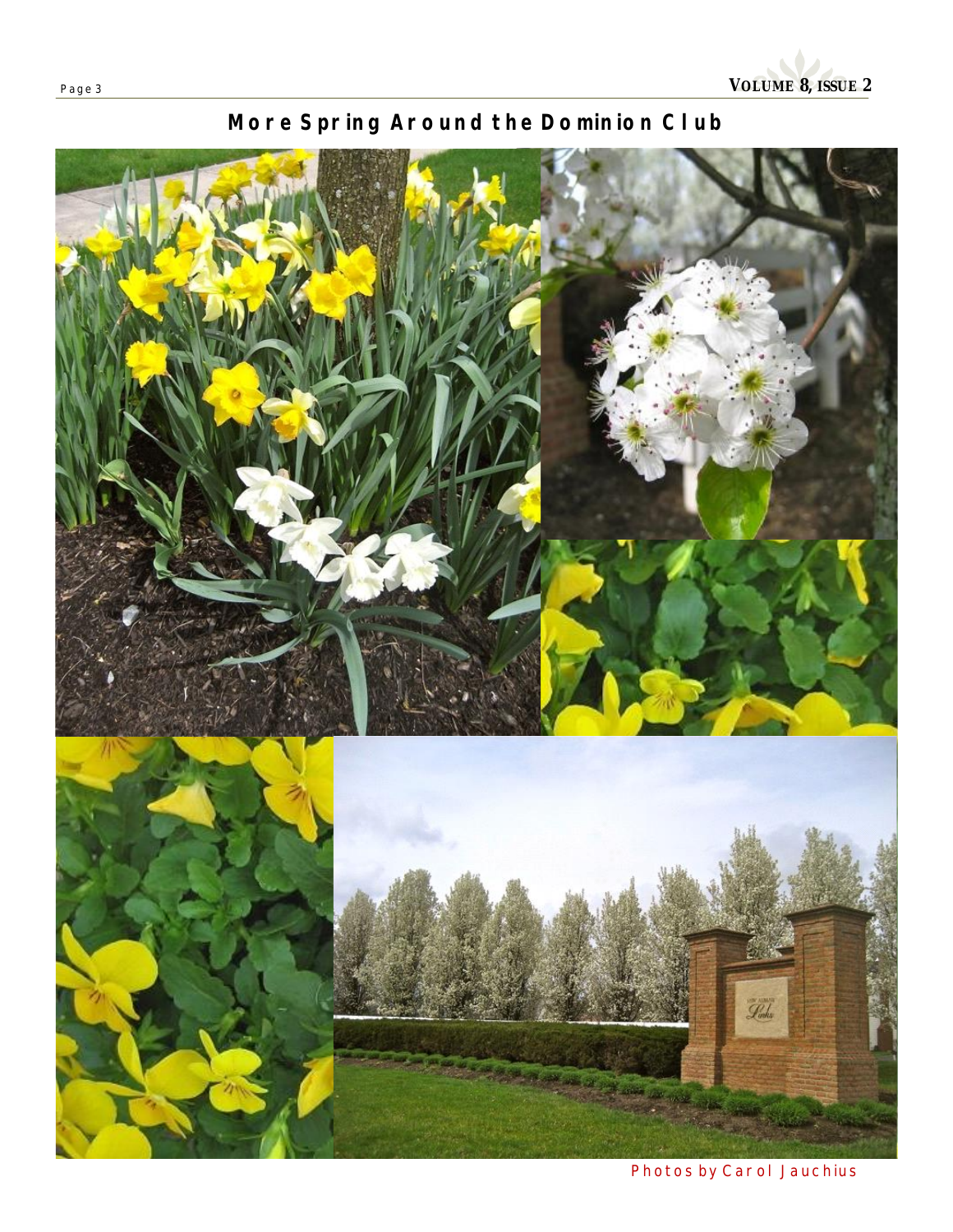

### *History of Mother's Day*

Contrary to popular belief, Mother's Day was not conceived and fine-tuned in the boardroom of Hallmark. The earliest tributes to mothers date back to the annual spring festival the Greeks dedicated to Rhea, the mother of many deities, and to the offerings ancient Romans made to their Great Mother of Gods, Cybele. In the 1600s in England, Christians celebrated this festival on the fourth Sunday in Lent in honor of Mary, mother of Christ. In England this holiday was expanded to include all mothers and was called Mothering Sunday. Many of England's poor worked as servants for the wealthy. As most jobs were located far from their homes, the servants would live at the houses of their employers. On Mothering Sunday, the servants would have the day off and were encouraged to return home and spend the day with their mothers. A special cake, called the mothering cake, was often brought along to provide a festive touch.

In the United States, Mother's Day started nearly 150 years ago, when Anna Jarvis, an Appalachian homemaker, organized a day to raise awareness of poor health conditions in her community, a cause she believed would be best advocated by mothers. She called it "Mother's Work Day."

Fifteen years later, Julia Ward Howe, a Boston poet, pacifist, suffragist, and author of the lyrics to the "Battle Hymn of the Republic," organized a day encouraging mothers to rally for peace, since she believed they bore the loss of human life more harshly than anyone else.

In 1905 when Anna Jarvis died, her daughter, also named Anna, began a campaign to memorialize the life work of her mother. Legend has it that young Anna remembered a Sunday school lesson that her mother gave in which she said, "I hope and pray that someone, sometime,

will found a memorial mother's day. There are many days for men, but none for mothers."

Anna began to lobby prominent businessmen like John Wannamaker, and politicians including Presidents Taft and Roosevelt to support her campaign to create a special day to honor mothers. At one of the first services organized to celebrate Anna's mother in 1908, at her church in West Virginia, Anna handed out her mother's favorite flower, the white carnation. Five years later, the House of Representatives adopted a resolution calling for officials of the federal government to wear white carnations on Mother's Day. In 1914 Anna's hard work paid off when Woodrow Wilson signed a bill recognizing Mother's Day as a national holiday.

At first, people observed Mother's Day by attending church, writing letters to their mothers, and eventually, by sending cards, presents, and flowers. With the increasing gift-giving activity associated with Mother's Day, Anna Jarvis became enraged. She believed that the day's sentiment was being sacrificed at the expense of greed and profit. In 1923 she filed a lawsuit to stop a Mother's Day festival, and was even arrested for disturbing the peace at a convention selling carnations for a war mother's group. Before her death in 1948, Jarvis is said to have confessed that she regretted ever starting the mother's day tradition.

Despite Jarvis's misgivings, Mother's Day has flourished in the United States. In fact, the second Sunday of May has become the most popular day of the year to dine out, and telephone lines record their highest traffic, as sons and daughters everywhere take advantage of this day to honor and to express appreciation of their mothers



*"Many countries throughout the world celebrate Mother's Day at various times during the year, but some such as Denmark, Finland, Italy, Turkey, Australia, and Belgium also celebrate Mother's Day on the second Sunday of May"*